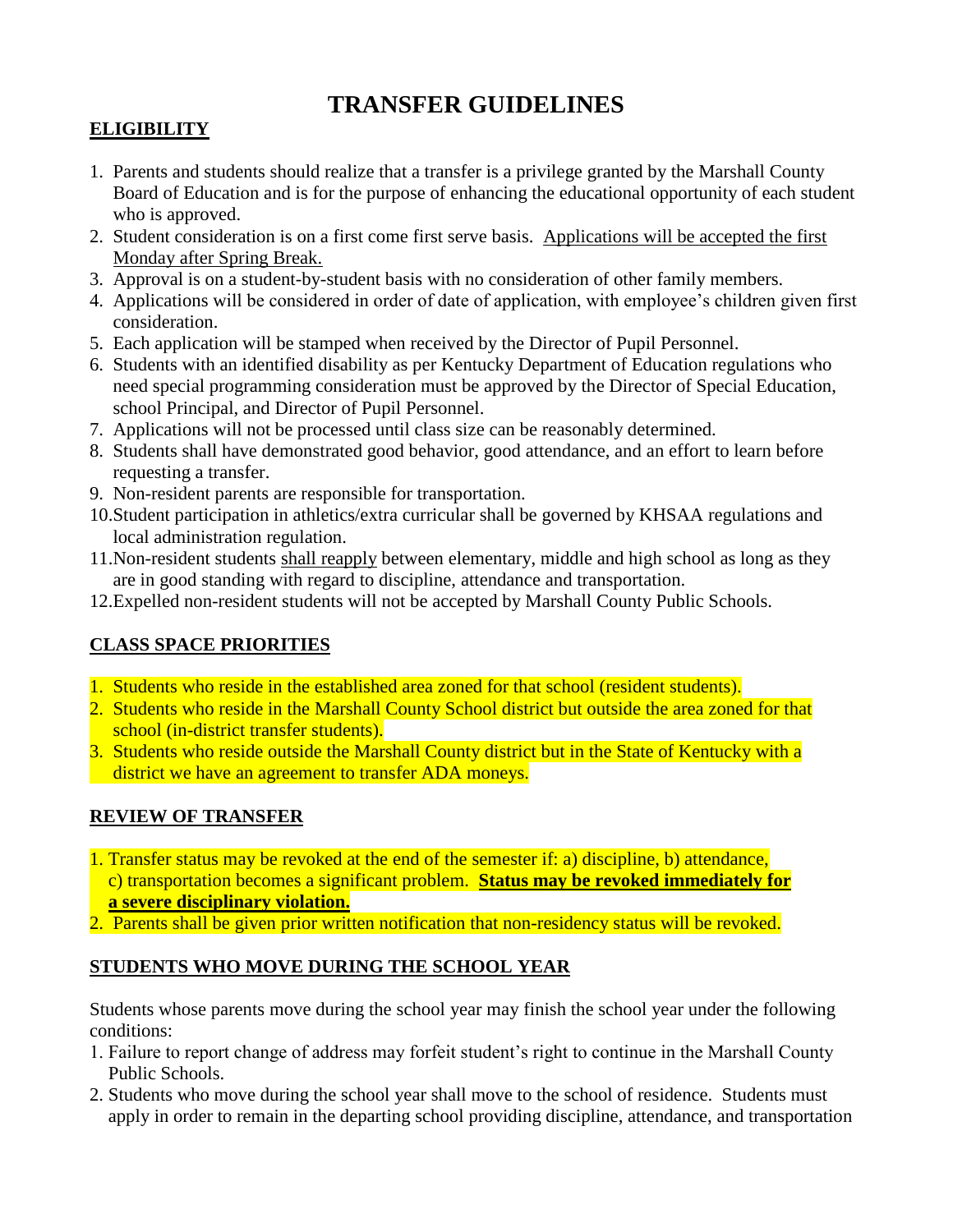Students in Grades: (K-3) 23 : 1 Ratio and coordination with district staffing formula. (4-5) 25 : 1 Ratio and coordination with district staffing formula. (6-12) physical space available and at the time of enrollment will not cause the school to exceed maximum class size as defined by KRS 157.360 (6-8) 27 : 1Ratio and coordination with district staffing formula. (9-12) 27 : 1 Ratio and coordination with district staffing formula.

- 1. Applications will not be processed until class size can reasonably be determined.
- 2. Granting a transfer will not jeopardize the status of a classroom unit at the releasing school.

#### **MIDDLE SCHOOL TRANSFER STUDENTS**

- 1. Students, in good standing, currently enrolled in elementary or middle school under transfer status will be grandfathered under this policy.
- 2. These conditions will be reviewed annually.
- 3. Students who have previously played one year of sports in a middle school will be ineligible to play the same sport in Marshall County for one season following the transfer.
- 4. Parents must fill out an application, and sign a log book that is kept with the Director of Pupil Personnel's secretary at the Marshall County Board of Education, 86 High School Road, Benton, KY 42025, phone number (270) 527-8628. Students will be considered for transfer based on the date stamped in the logbook. Employee's children will be given first consideration as part of the Marshall County Public School's employee benefit program.

# **HIGH SCHOOL TRANSFER**

- 1. High School principals or their designee handle procedures for transfers.
- 2. Non-resident or transfer students are interviewed by the principal or designee to determine acceptance or rejection. Final decision rests with the school as a result of this interview.

Students may be rejected for any of the following reasons:

- class size
- discipline
- attendance
- transportation

#### **HIGH SCHOOL PAPERWORK**

- 1. All High School paperwork must be filled out and signed at the school site.
- 2. High School applications must be signed and dated by the principal or his designee.
- 3. High School paperwork is then sent to the Director of Pupil Personnel's office. Official notification of acceptance will be mailed to the parents from the Director of Pupil Personnel.